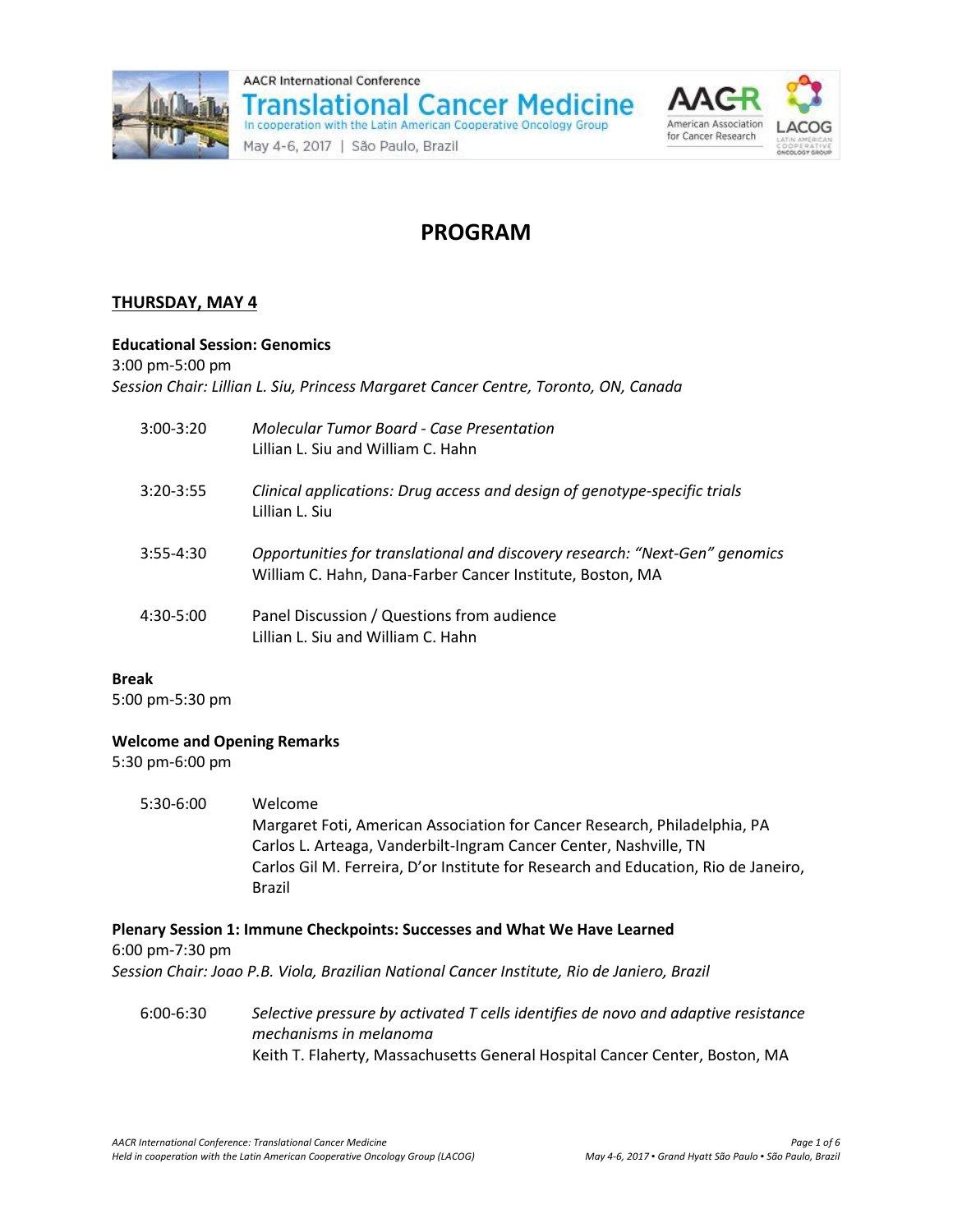



# **PROGRAM**

| 6:30-7:00 | State of clinical success of immune checkpoints (new preclinical data on anti-PD-1<br>and ant-PDL-1)<br>Cristina B. Bonorino, Pontifícia Universidade Católica do Rio Grande do Sul, Porto<br>Alegre, RS, Brazil |
|-----------|------------------------------------------------------------------------------------------------------------------------------------------------------------------------------------------------------------------|
| 7:00-7:30 | ER stress responses as new immune checkpoints in cancer                                                                                                                                                          |

Juan R. Cubillos-Ruiz, Weill Cornell Medical College, New York, NY

### **Opening Reception**

7:45 pm-9:30 pm

## **FRIDAY, MAY 5**

#### **Keynote Lecture 1**

8:30 am-9:15 am *Session Chair: Carlos Gil M. Ferreira, D'or Institute for Research and Education, Rio de Janeiro, Brazil*

8:30-9:15 *The different facets of cervical cancer prevention* Luisa L. Villa, Fundação Faculdade de Medicina de S Paulo, São Paulo, SP, Brazil

#### **Break**

9:15 am-9:45 am

#### **Plenary Session 2: Tumor Heterogeneity**

9:45 am-10:45 am *Session Chair: Felipe C. Geyer, Memorial Sloan Kettering Cancer Center, New York, NY*

9:45-10:15 *The dynamics of cancer cell heterogeneity* Guido Lenz, Universidade Federal do Rio Grande do Sul, Porto Alegre, Brazil 10:15-10:45 *Intra-tumour genetic heterogeneity*

Felipe C. Geyer

### **Break**

10:45 am-11:00 am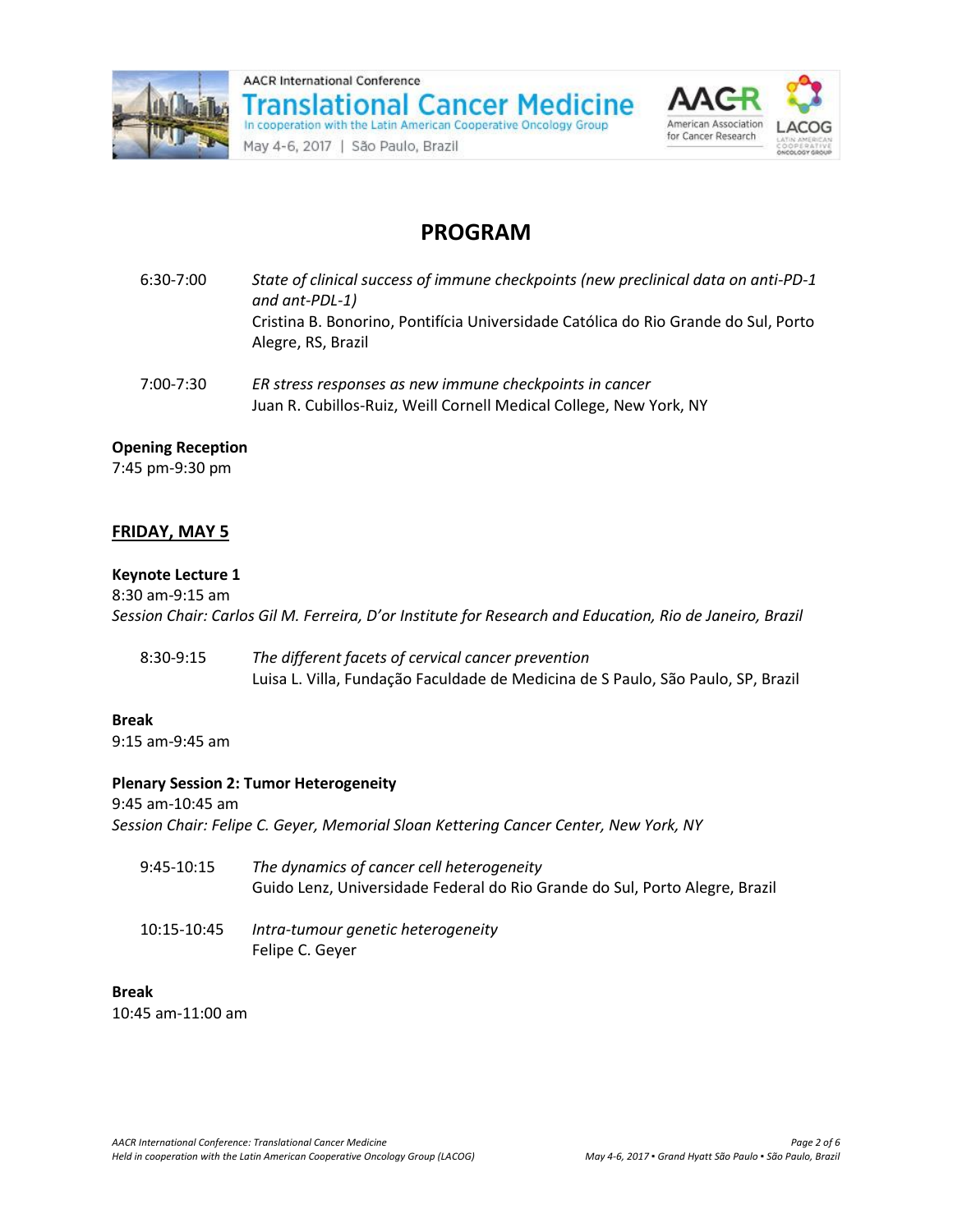



# **PROGRAM**

#### **Plenary Session 3: Hematologic Malignancies**

11:00 am-12:30 pm

*Session Chair: Eliana Abdelhay, Brazilian National Cancer Institute, Rio de Janiero, Brazil*

- 11:00-11:30 *Epigenetic mechanisms in pathogenesis and targeted therapy for B-cell lymphomas* Ari M. Melnick, Weill Cornell Medical College, New York, NY
- 11:30-12:00 *Clinical networking as a tool to improvement of leukemia care and research in developing countries: The experience of the International Consortium on Acute Leukemias (ICAL)* Eduardo Magalhães Rego, University of São Paulo, Sao Paulo, Brazil
- 12:00-12:30 *Novel therapeutic targets in multiple myeloma* Kenneth C. Anderson, Dana-Farber Cancer Institute, Boston, MA

### **Poster Session A / Lunch**

12:30 pm-3:00 pm

### **Plenary Session 4: Precision Medicine / Targeted and Combination Therapies / Drug Resistance** 3:15 pm-4:45 pm

*Session Chair: Oscar G. Arrieta, Instituto Nacional de Cancerología, Mexico City, Mexico*

| $3:15-3:45$   | A systems approach to rational combination therapy with PARP inhibitors<br>Gordon B. Mills, The University of Texas MD Anderson Cancer Center, Houston, TX   |
|---------------|--------------------------------------------------------------------------------------------------------------------------------------------------------------|
| $3:45 - 4:15$ | Evolution and clinical impact of co-occurring genetic alterations in lung cancer<br>Trever G. Bivona, University of California, San Francisco, CA            |
| 4:15-4:45     | Overcoming drug resistance and tumor heterogeneity in gastrointestinal cancers<br>Ryan B. Corcoran, Massachusetts General Hospital Cancer Center, Boston, MA |

#### **Break**

4:45 pm-5:00 pm

#### **Plenary Session 5: Liquid Biopsies/Organoids/PDX**

#### 5:00 pm-6:30 pm

*Session Chair: Carlos L. Arteaga, Vanderbilt-Ingram Cancer Center, Nashville, TN*

5:00-5:30 *Circulating tumor DNA is a "liquid biopsy" for precision medicine: Basic concepts* Anamaria A. Camargo, Ludwig Institute for Research on Cancer, Sao Paulo, Brazil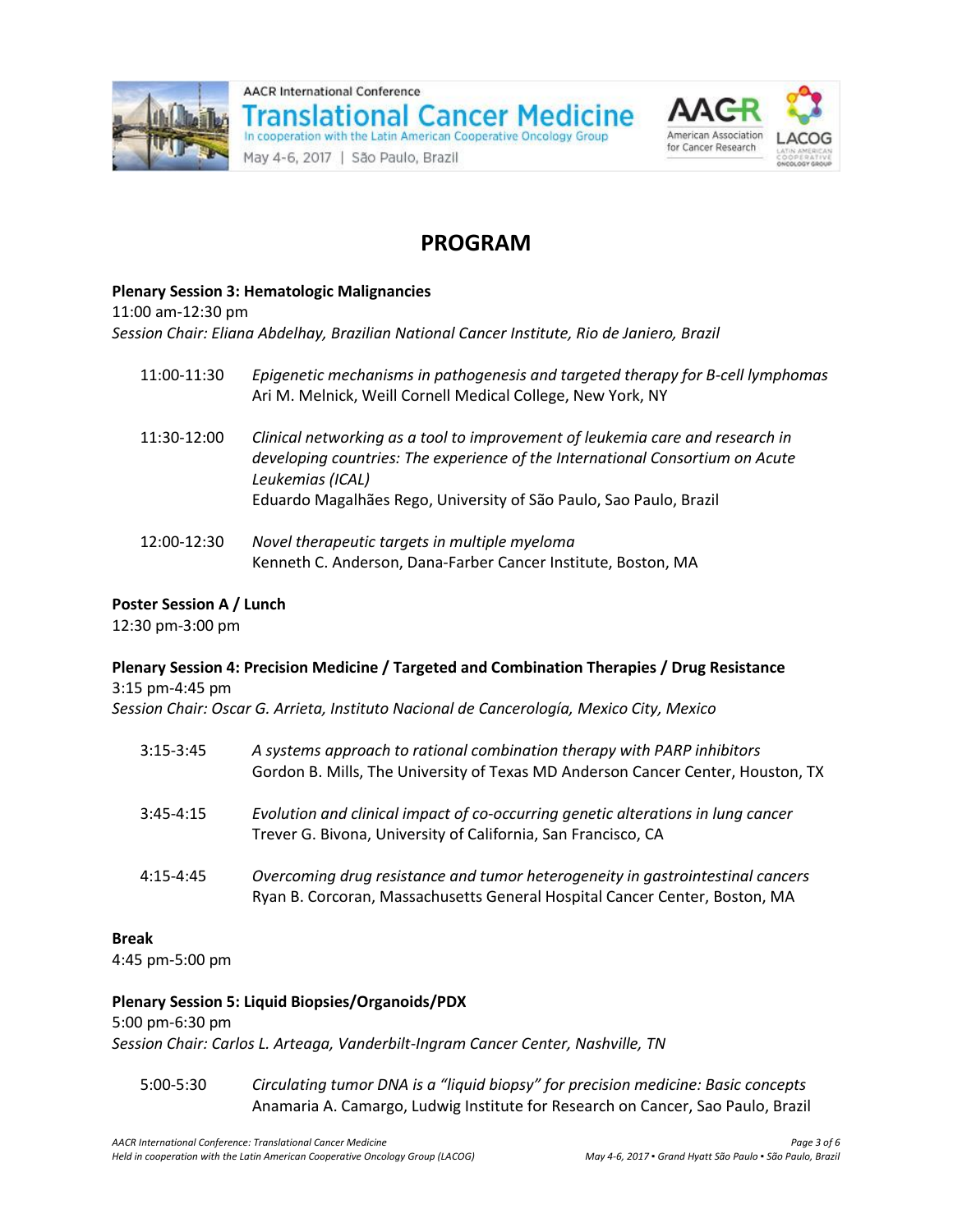





# **PROGRAM**

| 5:30-6:00     | Patient-derived xenografts and organoids to predict therapeutic response for breast<br>cancer patients<br>Alana L. Welm, University of Utah Huntsman Cancer Institute, Salt Lake City, UT |
|---------------|-------------------------------------------------------------------------------------------------------------------------------------------------------------------------------------------|
| $6:00 - 6:30$ | Title to be announced<br>Pasi A. Jänne, Dana-Farber Cancer Institute, Boston, MA                                                                                                          |

### **SATURDAY, MAY 6**

#### **Keynote Lecture 2**

8:30 am-9:15 am *Session Chair: Carlos L. Arteaga, Vanderbilt-Ingram Cancer Center, Nashville, TN*

> *Defining a cancer dependencies map* William C. Hahn, Dana-Farber Cancer Institute, Boston, MA

# **Break**

9:15 am-9:45 am

#### **Plenary Session 6: DNA Repair and PARP Inhibitors**

9:45 am-11:15 am *Session Chair: Dyeison Antonow, Pontifícia Universidade Católica do Rio Grande do Sul, Porto Alegre, RS, Brazil*

| $9:45-10:15$ | Targeting DNA repair in cancer therapy<br>Alan D. D'Andrea, Dana-Farber Cancer Institute, Boston, MA                             |
|--------------|----------------------------------------------------------------------------------------------------------------------------------|
| 10:15-10:45  | PARP trapping and Schlafen 11 to kill cancer cells<br>Yves G. Pommier, National Cancer Institute-CCR, Bethesda, MD               |
| 10:45-11:15  | Methods for defining DNA repair defects in human cancer<br>Simon N. Powell, Memorial Sloan Kettering Cancer Center, New York, NY |

## **Break**

11:15 am-11:30 am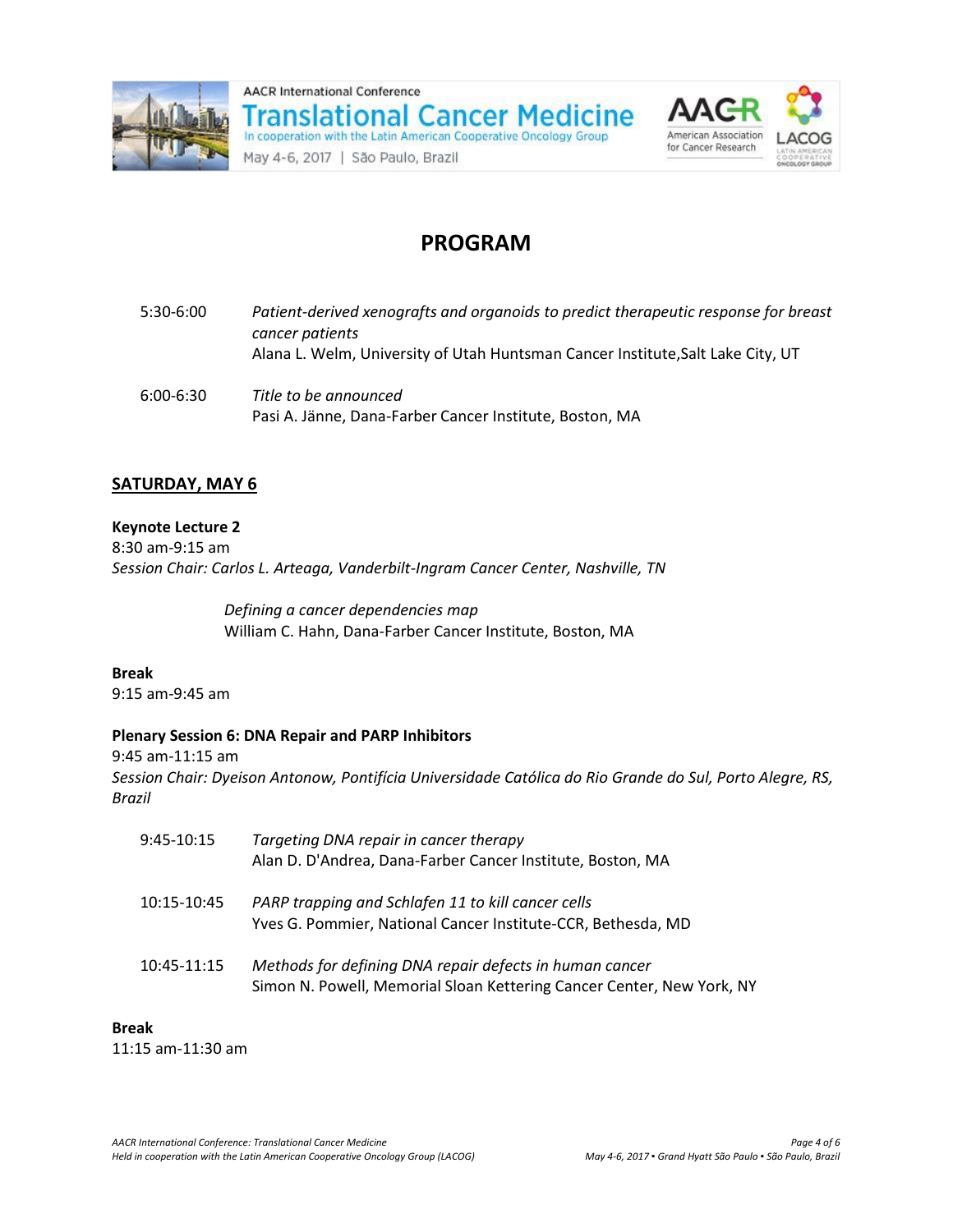





**Plenary Session 7: Hormone-Dependent Cancers and Steroid Receptors** 11:30 am-1:00 pm *Session Chair: Carlos H. Barrios, Pontifícia Universidade Católica do Rio Grande do Sul, Porto Alegre, Brazil*

| 11:30-12:00 | Lessons for ER+ breast cancer from neoadjuvant endocrine therapy trials<br>Matthew J. Ellis, Baylor College of Medicine, Houston, TX                   |
|-------------|--------------------------------------------------------------------------------------------------------------------------------------------------------|
| 12:00-12:30 | Targeting DNA repair dysfunction in prostate cancer<br>Karen E. Knudsen, Thomas Jefferson University, Sidney Kimmel Cancer Center,<br>Philadelphia, PA |
| 12:30-1:00  | Targeting DNA repair deficiencies in breast cancer<br>Samuel Aparicio, BC Cancer Research Centre, Vancouver, BC, Canada                                |

#### **Poster Session B / Lunch**

1:00 pm-3:00 pm

#### **Plenary Session 8: Oncogenes and Tumor Suppressors**

3:15 pm-4:45 pm

*Session Chair: Roger Chammas, University of São Paulo, Sao Paulo, Brazil*

| $3:15-3:45$   | Strategies to prevent and treat resistance to EGFR inhibitors in lung cancer<br>Pasi A. Jänne, Dana-Farber Cancer Institute, Boston, MA                                  |
|---------------|--------------------------------------------------------------------------------------------------------------------------------------------------------------------------|
| $3:45 - 4:15$ | Tumor suppressor and tumor maintenance genes<br>Scott W. Lowe, Memorial Sloan Kettering Cancer Center, New York, NY                                                      |
| $4:15 - 4:45$ | Long noncoding RNA-mediated RNA editing as a new mechanism of tumor<br>suppressor gene inactivation<br>Emmanuel Dias-Neto, A.C. Camargo Cancer Center, São Paulo, Brazil |

#### **Break**

4:45 pm-5:00 pm

#### **Plenary Session 9: Epigenetics**

5:00 pm-6:00 pm

*Session Chair: Paulo M. Hoff, Centro de Oncologia, São Paulo,Brazil*